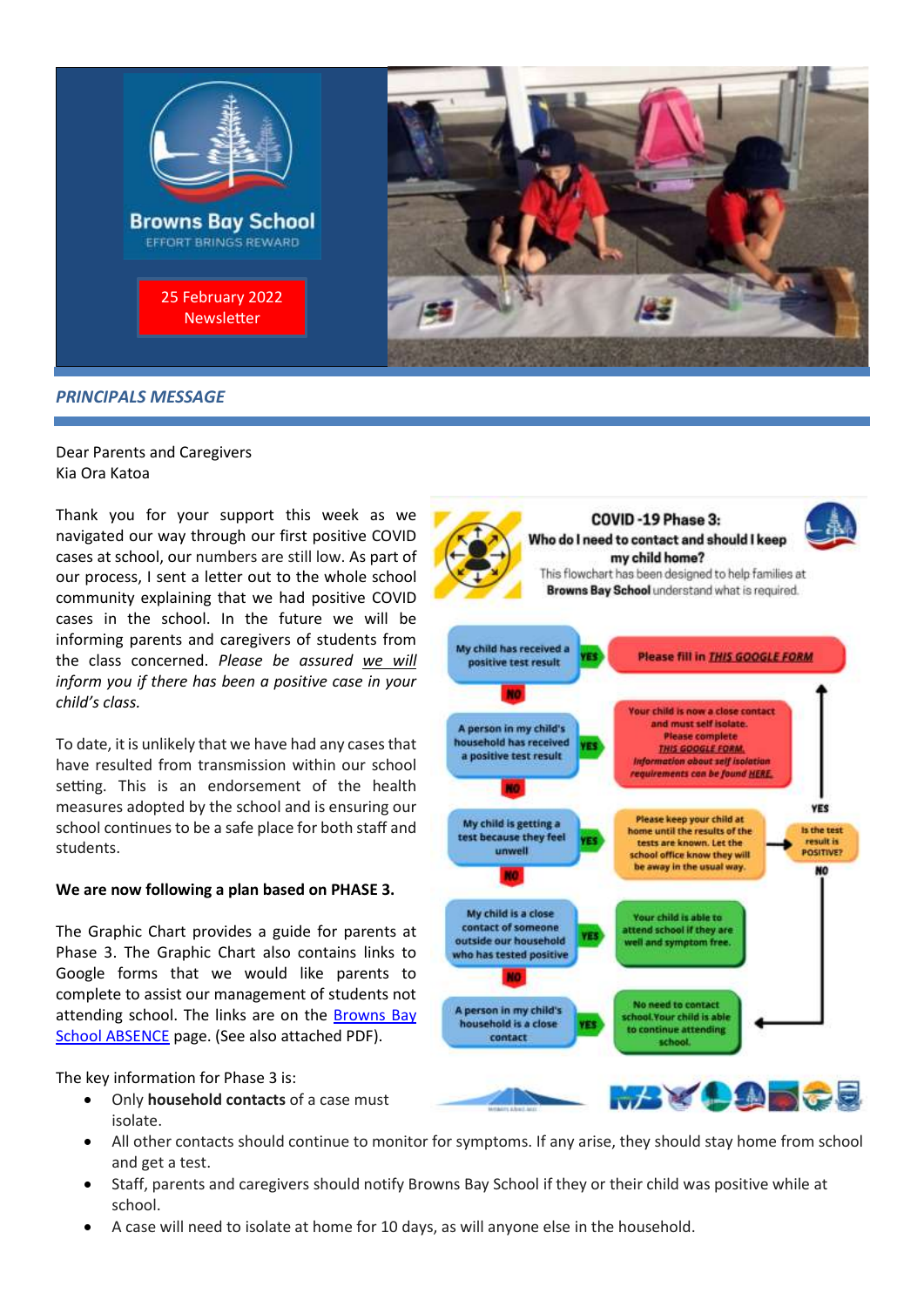- Anyone who tests positive with a RAT test will need to report this to the Ministry of Health and then isolate for 10 days. There is no longer a need to follow up with a PCR test to confirm that result.
- Students who are currently self-isolating as close contacts and **are not household contacts** can stop isolating and return to school if they are asymptomatic. They are not required to produce a negative test result.

# **CHILD ABSENCES**

I realise some parents are making the decision to keep children home who are **not** Household Close Contacts. I would encourage you to send your child to school as we have put in place a number of safe practices to reduce the spread of Covid 19. At Browns Bay School we have well ventilated rooms, sanitisers, regular cleaning, regular breaks throughout the day, and designated playground zones. Year 4 to 6 students are wearing masks, and we are keeping the children in their class groups.

We are also aware that students need to have contact with their peers and a structured learning programme. We are not providing a teacher supported programme for students who do not have to self-isolate for health or family reasons.

Close Contacts of a Covid positive family member or a student with health concerns are the only students eligible for the Distance Learning programme with Teacher support. If you choose to keep your child at home and they are only a Casual Contact or you have concerns about Covid-19 then this is an "explained yet unjustified" absence.

If you are choosing to do this then please complete an absence form on the [Browns Bay School](https://www.brownsbay.school.nz/index.php/contact/report-absence) website or email [hollyh@brownsbay.school.nz.](mailto:hollyh@brownsbay.school.nz)

# **MASKS**

We would appreciate parents discussing with Year 4 to 6 children the appropriate way to wear and manage a mask.

# **FUTURE PLANNING**

It is likely, at some stage in the near future, we may have to make adjustments to our school programme that may result in students learning from home. This will possibly occur if our teaching staff need to isolate or become positive cases. I will be sharing with you our planning around that possibility soon.

Thank you all for the respectful and kind way you have responded to our recent positive cases. I will continue to update you as the situation evolves.

# **BOARD OF TRUSTEES NEWS**

Stacey Strang was nominated and selected as the Browns Bay School Board's Presiding Member (Chair) at our first meeting of 2022. Stacey can be contacted through the [bbs@brownsbay.school.nz](mailto:bbs@brownsbay.school.nz) email.



The Board have decided to select a school community member to complete Daniel Smith's remaining term of office until the Board Elections in September this year. To begin this process the Board is required to publish the Notice: **Browns Bay School Board** 

New Zealand Government

# **Casual vacancy for a parent representative**

A casual vacancy has occurred on the school board for an elected parent representative. The board has decided to fill the vacancy by selection.

If 10% or more of eligible voters on the school roll ask the board, within 28 days of this notice being published, to hold a by-election to fill the vacancy, then a by-election will be held.

Request for a by-election should be sent to Stacey Stran[g bbs@brownsbay.school.nz](mailto:bbs@brownsbay.school.nz) before 25 March 2022. This year is an election year for Board members and if you are interested in becoming a Board member, the [NZSTA](https://www.schoolboardelections.org.nz/becoming-a-board-member/)  [website](https://www.schoolboardelections.org.nz/becoming-a-board-member/) has a lot of good information.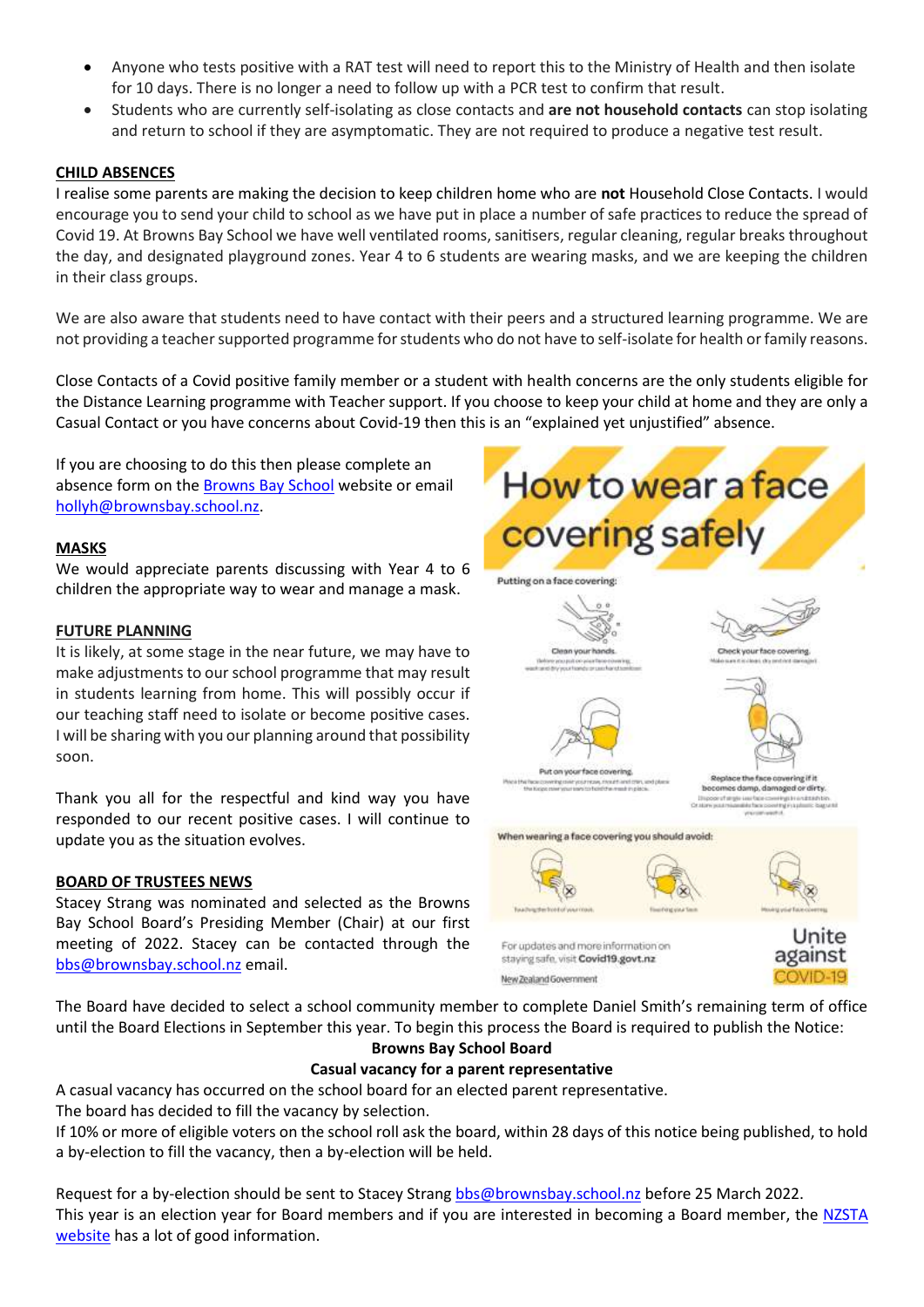# **TRIMPER**

Our banner photograph shows TRIMPER our school and Travelwise mascot. TRIMPER stands for our school values:

- **T Taking**
- **R Responsibility**
- **I Inquiring**
- **M Minds**
- **P Personal**
- **E Excellence**
- **R Respect**

Trimper helps our students remember the Travelwise plan and our school values. In the School Notices section of the newsletter, we have outlined the Travelwise road plan and procedures for road safety.



# Peter Mulcahy PRINCIPAL

# *UPCOMING EVENTS*

A full schedule of events for Term 1 2022 is available on our website calendar with the most current events included in each newsletter.

| Wednesday 02 March - Level 5 Waterwise         | Wednesday 02 March - FOTS Meeting - 7pm - Zoom       |
|------------------------------------------------|------------------------------------------------------|
| Monday 07 March - Year 3 Outdoor Education Day | Tuesday 08 March - Year 3 Outdoor Education Day      |
| Wednesday 09 March - Level 5 Waterwise         | Friday 11 March - Junior Outdoor Education Day       |
| Wednesday 13 April - Last day of Term 1        | Thursday 14 April - Teacher Only Day (school closed) |
| Monday 02 May - Term 2 Starts                  |                                                      |

# *SCHOOL EVENTS*

# **MILLENIUM CENTRE**

We were very pleased to be able to take our Level 4 Waterwise students to the Millennium Centre on Wednesday this week for their programme. Approximately 80 students attended, split into a morning and afternoon session. The children took part in 5 activities:

- Deep water boat drills
- Opti capsize drill
- **Swimming**
- Survival and Endurance skills
- Underwater Skills





## Those children that were successful have been invited to take part in the Sailing Programme beginning next Wednesday at Waiake Beach.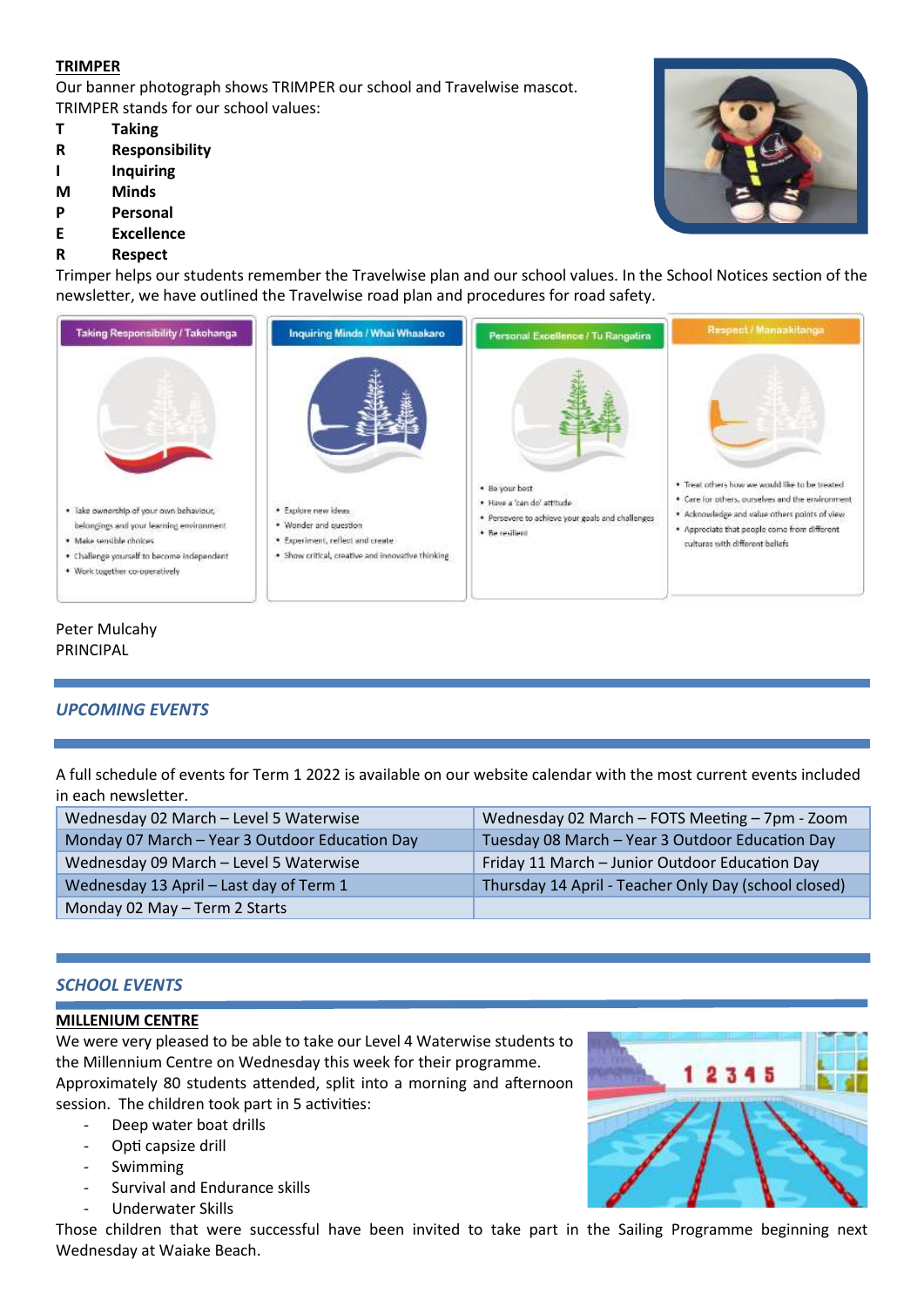



# **YEAR 1 CHILDREN IN ACTION**

Our Year 1 children have been learning about our school values of Respect, Responsibility, Personal Excellence and using our Inquiring Minds during Te Matai. They have also been painting outside on sunny days, enjoying time in the Studio, playing on the playground and reading in the library.

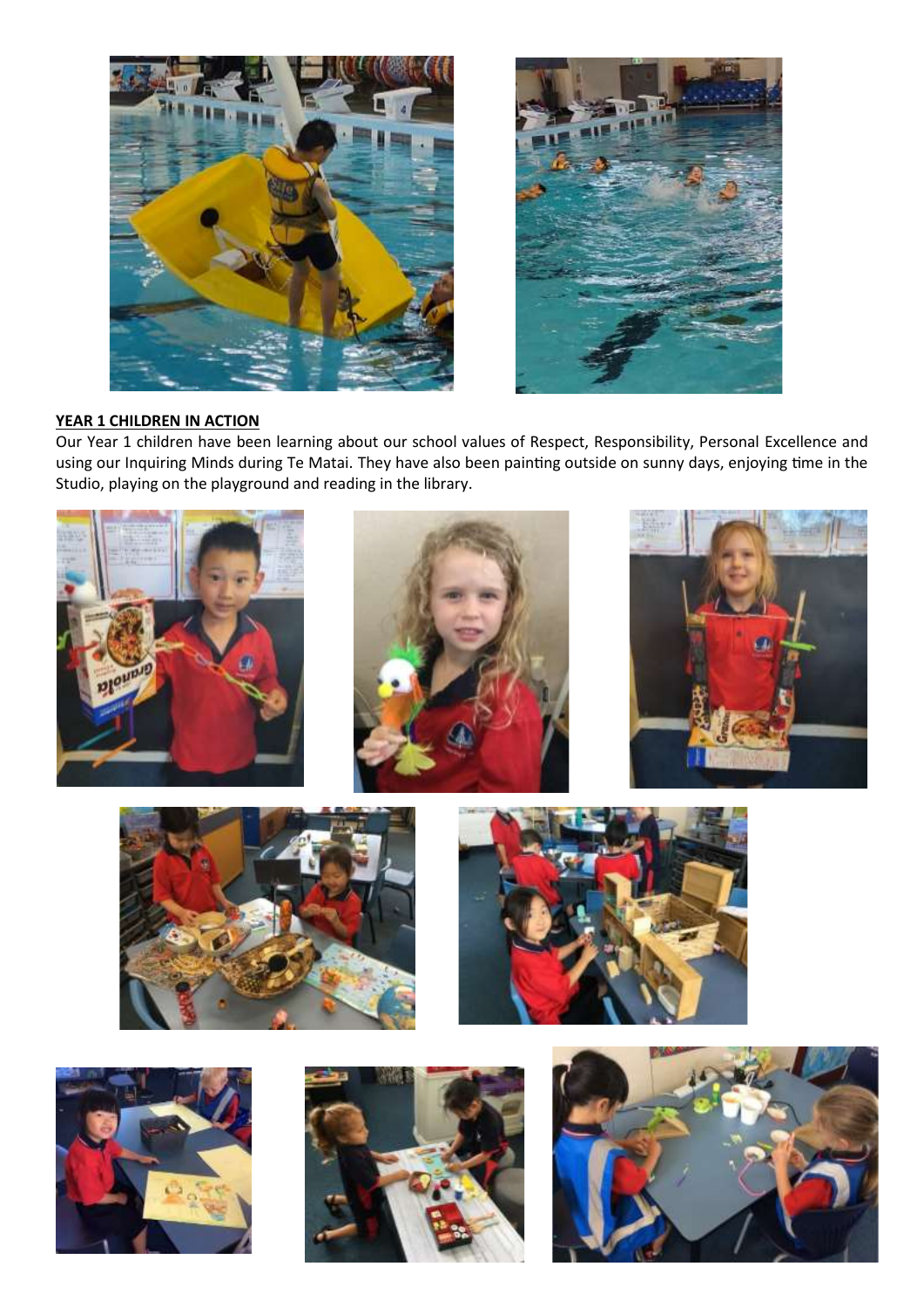



#### **ICAS MEDAL WINNERS**

We are extremely proud to be able to announce that three of our students achieved **top marks** in last year's ICAS exams and will be awarded a medal. It is not very often that we have a medal winner, and to have three students in one year is a first! We will award the medals in person at a later date and share



photos in the newsletter but for now, here is a sneak preview of the actual medals. Jonathan, Olivia and Blair, huge congratulations to you all on such a significant achievement.

JONATHAN XU

Year 5 in 2021 - ICAS Medal Winner for MATHEMATICS

OLIVIA CHEN Year 4 in 2021 - ICAS Medal Winner for SCIENCE

#### BLAIR YAN

Year 4 in 2021 - ICAS Medal Winner for SCIENCE









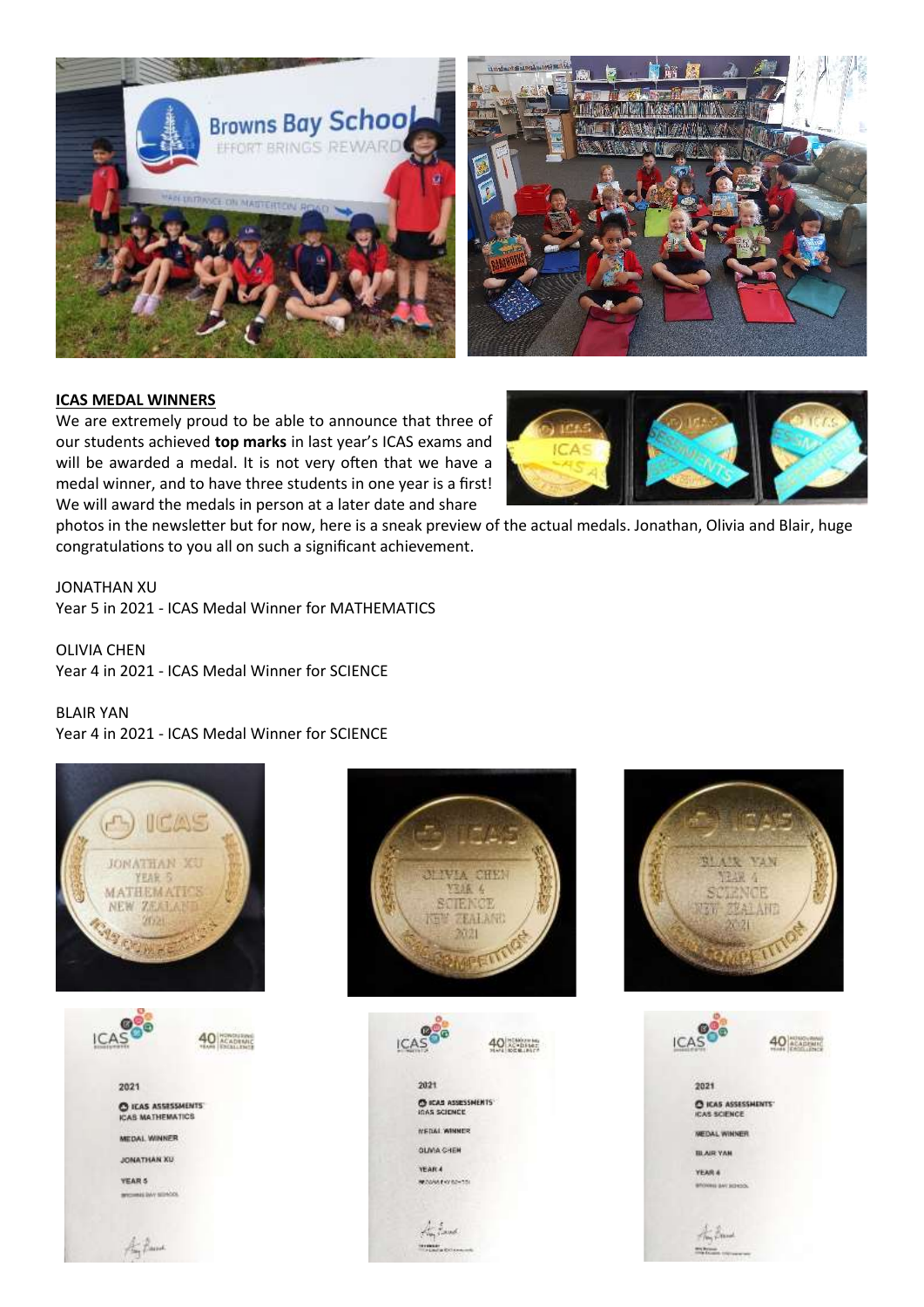# *SCHOOL NOTICES*

# **SCHOOL DONATIONS**

I would like to acknowledge the payment of donations recently. They have a direct impact on the quality of education we can offer your children. Although our school is funded through an Operation Grant which covers fixed running costs, we are very reliant on donations to maintain the standard we expect with extra Teacher hours, Teacher Aides, professional development for staff, computer equipment and new classroom resources.

Please note that there are various ways to pay this donation and it can be claimed as a tax rebate at the end of the financial year (March 31, 2022). Tax receipts are available from Kindo, while cash/eftpos payments will receive an emailed Tax Receipt from the school.

# **TRAVELWISE PLAN AND PROCEDURES**

The roads around the school are getting busy in the mornings and afternoons. We have several processes in place to ensure the safety of the children, yet this relies on adults modelling the correct behaviours. I would ask that everyone be mindful of the message they are sending to their children when around roads. The processes we ask that you support us with are:



# **Pedestrian Crossings**

We have two Pedestrian crossings in operation in the morning and afternoon and we ask that you please use them with your children. These crossings are controlled by teachers with students from Year 5 and 6. We ask that you cross when the students call out: **CROSS NOW –** this means they have looked for traffic, put the barrier arms out and have decided it is safe to cross.

# **Drop Off Bay**

The drop off/pick up zone is on Masterton Road and is patrolled by Mr Mulcahy, Mr Miller or Mr Cebalo in the morning and afternoon. This is not a place that cars can wait – please move on if your child is not waiting for you. Parents are reminded to stay in the car and children can get in or out by themselves. Queues of cars waiting to get into the pickup area cause a huge amount of traffic congestion on both Masterton Road and Browns Bay Road. It is often a good idea to wait until around 3.10pm to pick up your child from the pick-up zone.

# **Road Markings**

Please remember to obey the road markings (e.g., broken yellow lines mean NO PARKING).

# **Bikes and Scooters**

Year 5 and Year 6 children, with a signed '**Application for Approval to ride a Bicycle to School'** licence may ride their bikes or scooters to school without adult supervision. The form is available from the school office.



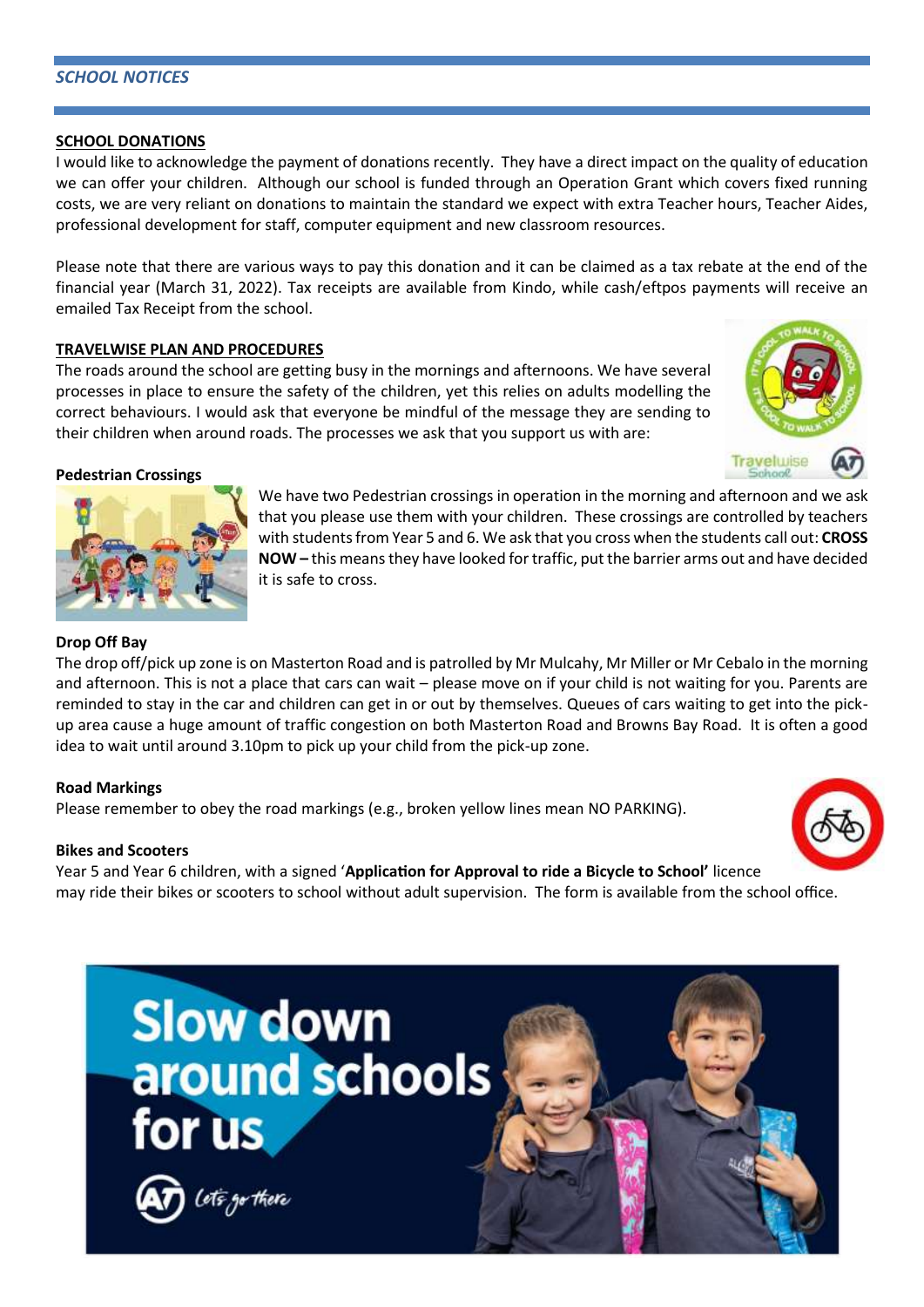# *FOTS – Friends of the School*

## **FOTS MEETING**

Friends of the School (Parent group supporting Browns Bay School).

Our first meeting for 2022 will be a zoom meeting on Wednesday 02 March at 7.00 p.m. If you would like to attend this meeting to find out about FOTS please email us to let us know a[t fots@my.school.nz.](mailto:fots@my.school.nz)

FOTS will then send you a link to the meeting.

# **CONTACT FOTS**

If you'd like to subscribe to our volunteer's mailing list, or if you wish to learn more, please email **fots@my.brownsbayschool.nz,** or find us on Facebook **www.facebook.com/Browns-Bay-School-Friends-of-the-School**.

#### **FACEBOOK**

Did you know we share a Facebook page with Browns Bay School? For news, photos, updates and event information, search [www.facebook.com/Browns-Bay-School-Friends-of-the-School.](http://www.facebook.com/Browns-Bay-School-Friends-of-the-School)

# *COMMUNITY NOTICES*